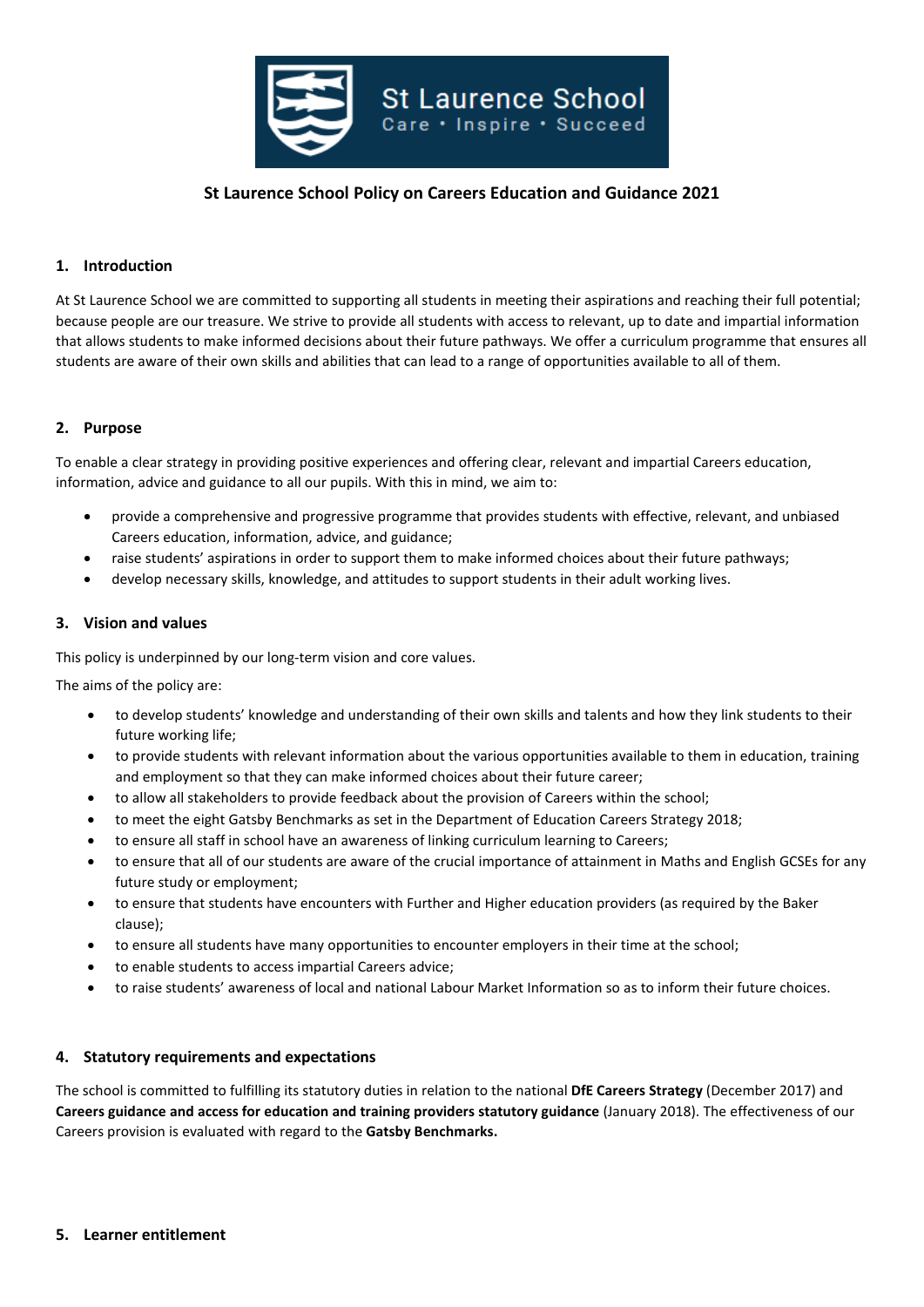Every student is entitled to high quality career education and guidance as part of their overall education which meets professional standards of practice and which is individual-centred, relevant and unbiased, as set out in the attached Learners' Entitlement statement.

# **6. Management and delivery**

We recognise the importance of putting in place effective arrangements for the management and delivery of the programme.

### **6.1. Roles and responsibilities**

The governing body are responsible for:

- o ensuring that the school complies with its statutory responsibilities
- o approving the School Policy on Careers Education and Guidance
- o monitoring and evaluating the quality and impact of the school's Careers Education, Information and Guidance programme;
- o ensuring there is a named Governor with specific responsibility for Careers;
- o reviewing and approving Careers proposals and strategy.

The senior leadership team are responsible for:

- o supporting the Careers Coordinator to ensure whole school acceptance of the Careers plan;
- o ensuring the Careers programme is adequately resourced;
- o providing leadership and guidance to the Careers Coordinator.

The Careers team (Careers coordinator and Careers advisor) are responsible for:

- o overseeing the school's Careers Education programme;
- o developing external networks;
- o engaging actively with all stakeholders;
- o ensuring regular MER of the Careers provision at the school;
- o preparing and delivering the Careers action plan;
- o ensuring a broad unbiased delivery of all the pathways available to students.

Heads of Department are responsible for:

- o providing leadership and direction with regards to the Careers within their subject;
- o discussing and collaborating with the Careers Coordinator with regard to the Careers element of the Core programme.

Heads of House are responsible for:

- o working with the Careers Coordinator to identify and support students in the at risk of NEET group;
- o highlighting key students to the Careers Coordinator who require additional support.

All staff are responsible for:

- o highlighting key students to the Careers Coordinator who require additional support
- o Liaising with the Careers Coordinator with regard to students' career action plans
- o working with the Careers Coordinator to identify and support students in the at risk of NEET group;
- o highlighting key students to the Careers Coordinator who require additional support;
- o ensuring that they are familiar with the Careers programme and its objectives.

#### **6.2. Staff development**

All staff are expected to contribute to the career learning and development of students in their different roles. Staff training needs are identified with the Deputy Headteacher (Teaching & Learning), and with continual awareness of local and national Careers agendas. The school will aim to meet training needs within a reasonable period of time.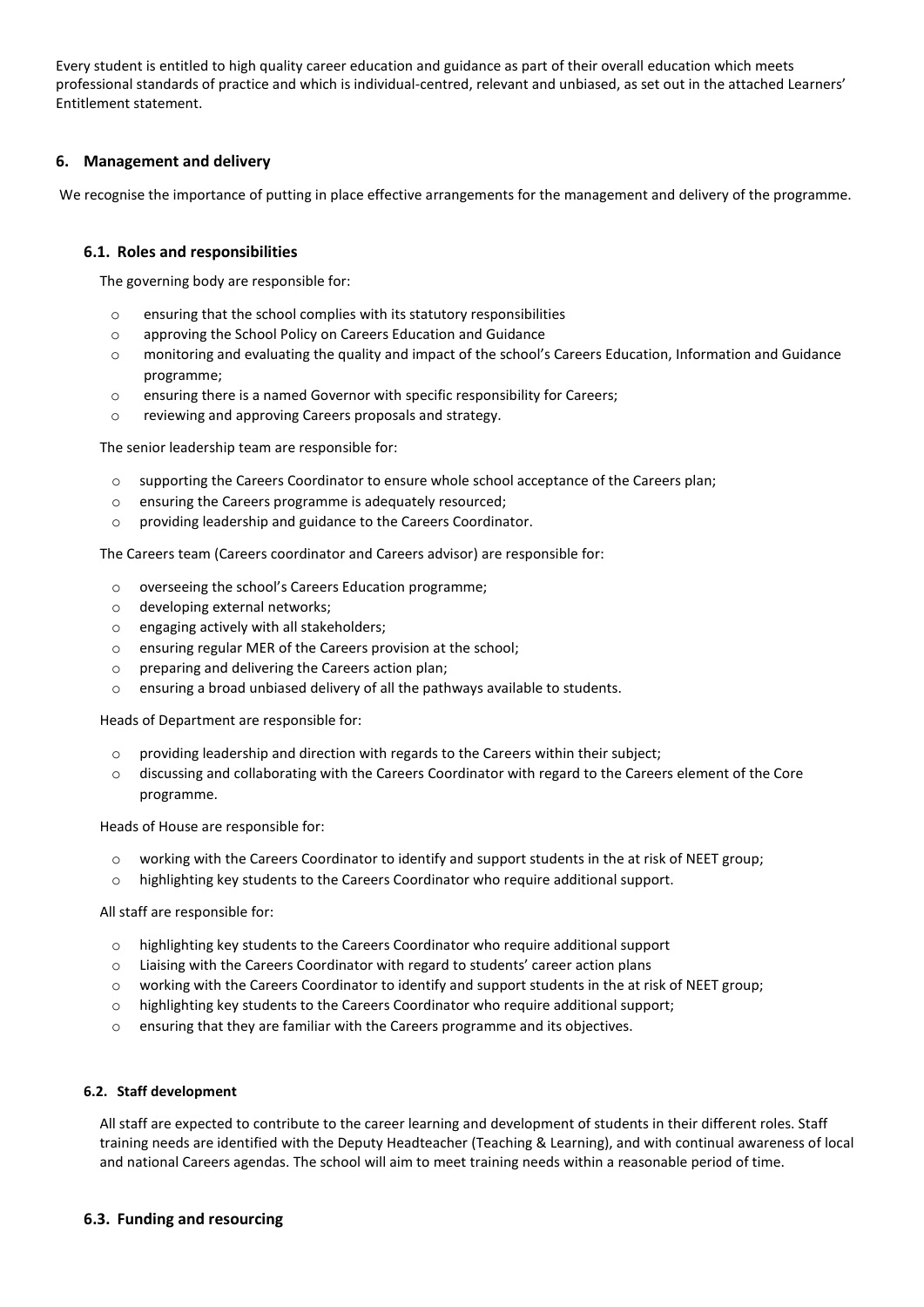Funding for Careers will be allocated in the school budget and the school will explore sources of external funding.

### **6.4. Monitoring, evaluation and review**

The implementation of the Careers programme will be monitored and reviewed every year through impact questionnaires, surveys and student voice. We look to engage with the various stakeholders so as to develop a policy which supports our students whilst keeping abreast of national changes. Evaluations take place after career-related events and students' access to Careers related activities can be tracked electronically and regularly monitored. Monitoring takes place through feedback, written evaluations and student and employer feedback. The introduction of the Gatsby Benchmark Compass Tool will give us greater opportunities to review and evaluate the whole school programme for Careers.

### **7. Stakeholders and partners**

### **7.1. Parents / carers**

We recognise the important role that parents have in their child's career development and they are encouraged to be involved in their child's career development through:

- Annual Information Evenings;
- Subject Evenings;
- Access to information and resources on the school's website;
- Monthly newsletter;
- Evaluation of the Careers programme within school.

### **7.2. Careers support agencies**

The school has an annual agreement with Adviza, an independent Careers Adviser, who provides independent advice and guidance.

Administration for Work Experience is managed internally and placements are monitored and overseen by an independent company with regard to safeguarding.

The school has an assigned Enterprise Adviser who can provide strategic guidance and support on developing the Careers action plan and the Gatsby Benchmarks.

# **7.3. Employers, community partners and learning providers**

The school is committed to working collaboratively with employers, Higher Education providers, local learning providers, apprenticeship providers and the LEP, as laid out in the attached Provider Access policy.

### **COVID-19 Addition:**

Following government guidelines, the Careers Programme has been adapted to include a variety of virtual workshops and activities.

This policy will be reviewed at least every two years (or sooner in the event of revised legislation or guidance.

| Policy created in:             | July 2021        |
|--------------------------------|------------------|
| Revised and released in:       | September 2021   |
| Approved by the Governing Body | <b>Standards</b> |

#### **Links with other policies**

This policy should be read in conjunction with and has links to the following policies and procedures available on the school website: